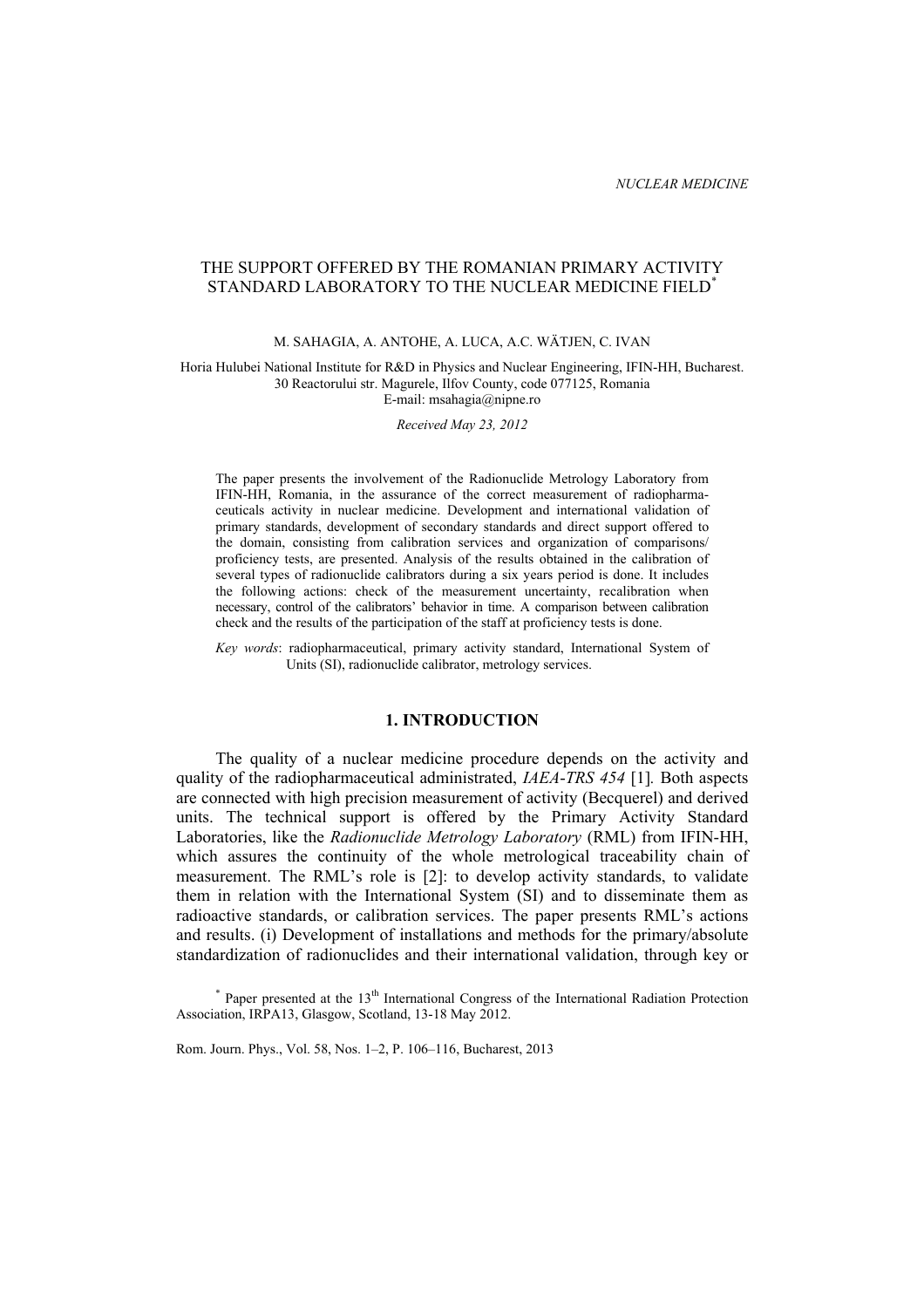supplementary BIPM comparisons. Implementation of the *Quality Management System* (QMS), in accordance with the standard EN ISO/IEC 17025:2005, its recognition by the EURAMET *Technical Committee-Quality* (TC-Q), and the approval and publication of RML's *Calibration and Measurement Capability* (CMC) files in the Annex C of the CIPM-MRA. (ii) Establishment of a secondary standard, reentrant ionization chamber CENTRONIC IG12/20A, calibrated and validated for 20 radionuclides, allowing the measurement and certification of the radiopharmaceutical standards. (iii) The direct support of RML to the nuclear medicine units consists from: delivery of radioactive standards; calibration or metrological check of the Radionuclide Calibrators; organization of national comparisons and *Proficiency Tests* (PTs). These actions are deployed under the Laboratory's national RENAR (EA member) accreditation, as a Calibration and Testing Laboratory, for services to clients. The description of the calibration services for radionuclide calibrators presents a 6-years work period, in the following aspects: check of the measurement uncertainty and comparison with Pharmacopoeia requirements; recalibration and establishment of new calibration factors (dial settings); follow up of the calibrator's behavior in time; comparison of the activity values measured with the most used instruments with the reference value; results of calibration check versus the participation of nuclear medicine staff at *Proficiency Tests* (PTs) organized by the RML.

# **2. RADIOACTIVE STANDARDS FOR NUCLEAR MEDICINE REALIZED IN THE RML AND THEIR VALIDATION THROUGH INTERNATIONAL COMPARISONS**

The Radionuclide Metrology Laboratory from IFIN-HH, in its quality of designated, primary standard laboratory in the field of radionuclide measurement, has as main objective the construction of installations and elaboration of methods for absolute standardization of a large number of radionuclides for various applications, the nuclear medicine being among the most important. The number and the variety of decay schemes of the medical radionuclides required the setting of three types of installations to be used in the standardization: (i) the classical coincidence installation and method, based on a  $4\pi$  proportional counter (PC) type pill box, and a NaI(Tl) detector, working in coincidence, the  $4\pi\beta$ (PC)- $\gamma$  system; (ii) a coincidence detection block containing two thin NaI(Tl) detectors for the registration of x-x,γ coincidences; (iii) a liquid scintillation counter, based on the method of triple to double coincidence ratio (LSC-TDCR), containing alternatively a set of three photomultipliers or a set of six channel photomultipliers, and a coincidence counting system. They practically cover the necessity for absolute standardization of all medical radionuclides used for diagnostic and targeted therapy.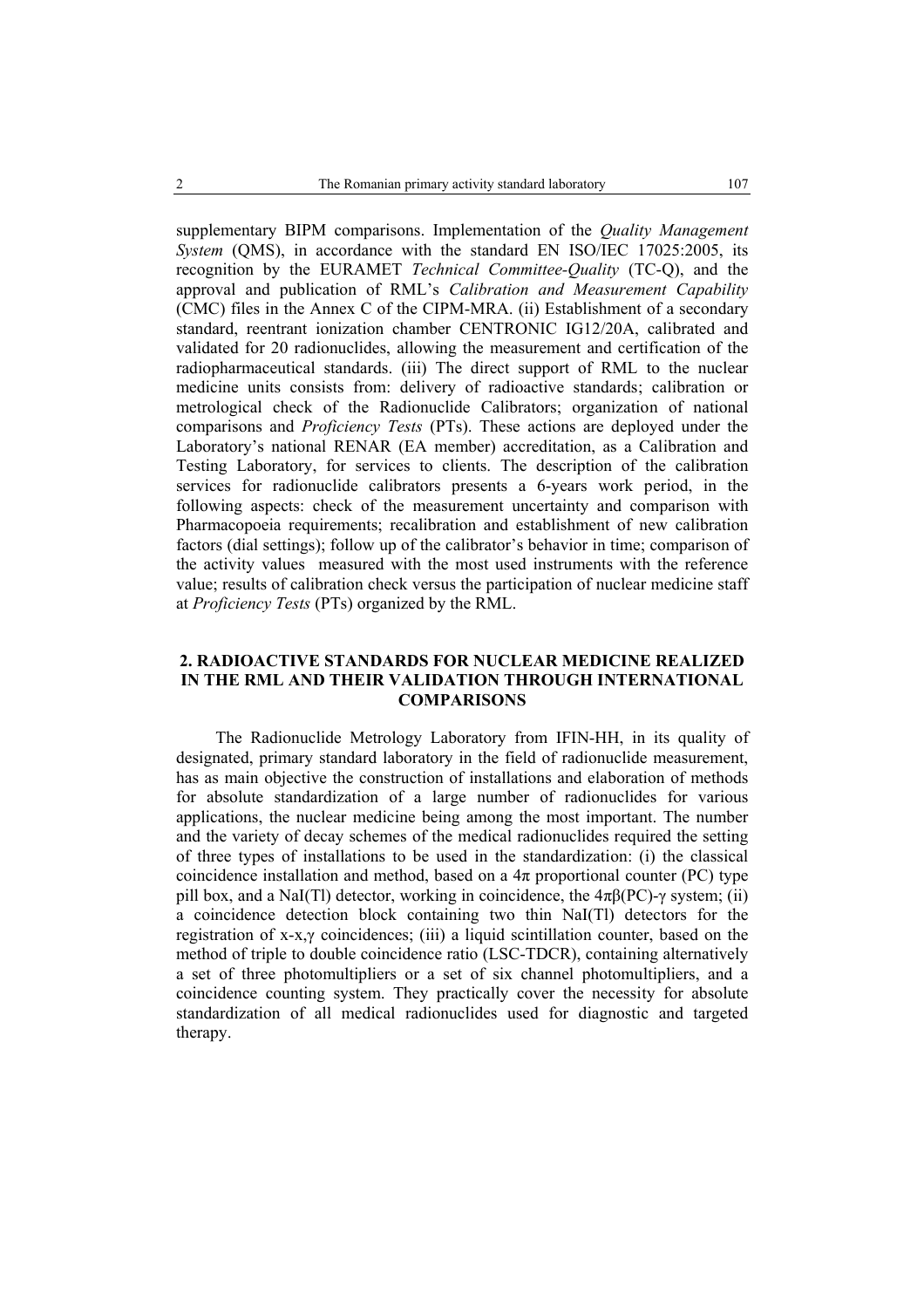In the field of diagnostic, the most used radiopharmaceuticals in Romania are based on the radionuclides:  $99m$ Tc,  $131$ I for SPET and  $18$ F used in the new PET/CT systems. In this last case, an important role will play also the radionuclides  $^{64}Cu$ and <sup>68</sup>Ga, which are under study. In the field of therapy, the most used radionuclide is <sup>131</sup>I, followed by <sup>32</sup>P, <sup>89</sup>Sr, <sup>90</sup>Y. The radionuclides: <sup>153</sup>Sm, <sup>177</sup>Lu, <sup>186</sup>Re and <sup>188</sup>Re are under study at the radiopharmaceutical unit from IFIN-HH. The radionuclide <sup>125</sup>I is used for both radiodiagnostic in *RadioImmunoAssay* (RIA) analysis and its derived techniques, and in therapy for brachytherapy and for the targeted therapy with Auger electrons emitters. All these radionuclides were absolutely standardized in LMR. A short description of their standardization and validation in relation with the International System of Units (SI) is presented.

**Radionuclide** <sup>99m</sup>Tc decays by an isomer transition to the ground state of  $99$ <sup>O</sup>Tc, with the emission of the 140.5 keV (89%) radiations, used for the SPET investigation. It also emits K x-rays in the interval (18.25–21.01) keV and conversion electrons of 2.13 keV and (119.5–142) keV. It was standardized in RML by an original coincidence method, based on the coincidences between (119.5–142.6) keV conversion electrons and the K x-rays [3]. Alternatively it was measured by the gamma ray spectrometry with a calibrated spectrometer, the agreement of the methods being very good. Due to its short half life, 6.007 h, the international validation was possible only through the participation in the supplementary comparison *CCRI(II)–S6.Co-57* organized within the International Atomic Energy Agency (IAEA) Coordinated Research Project (CRP) codified as: E2.10.05, entitled: *Harmonization of quality practices for nuclear medicine radioactivity measurements*. The results are presented in the paper [4]. Two CMC files were transmitted to the EURAMET and are under inter-regional metrology organizations' analysis.

**Radionuclide 131I** decays by beta – gamma ray emission. It was standardized absolutely in LMR by using the  $4\pi\beta$ (PC)-γ coincidence method in the variant of efficiency extrapolation, with the assurance of the linearity conditions, such as presented in the paper [5]. The validation of the method was realized by the participation at two international comparisons: the key comparison type *BIPM(RII)-K1*, within the International Reference System (SIR), as presented in the paper [6], and the *Key Comparison Data Base (KCDB) Annex B of the CIPM – MRA*: http://kcdb.bipm.org/AppendixB/KCDB\_ApB\_search.asp, and also the participation at the supplementary comparison *CCRI(II)-S6.I-131*, paper [7]. On this basis, two CMC files of the radionuclide were approved and included in *the Annex C – Calibration and Measurement Capabilities (CMC), of the CIPM-MRA*.

**Radionuclide18F**, a positron emitting radionuclide, was not yet standardized, but it is planned for the next future. Two other positron emitters, used in PET systems, were already absolutely standardized: <sup>64</sup>Cu, within the EURAMET project 1085, and **68Ga,** within the PN-II-ID-PCE-2011-3-0070 project. Both of them decay by a combination of beta decays and electron capture, having complex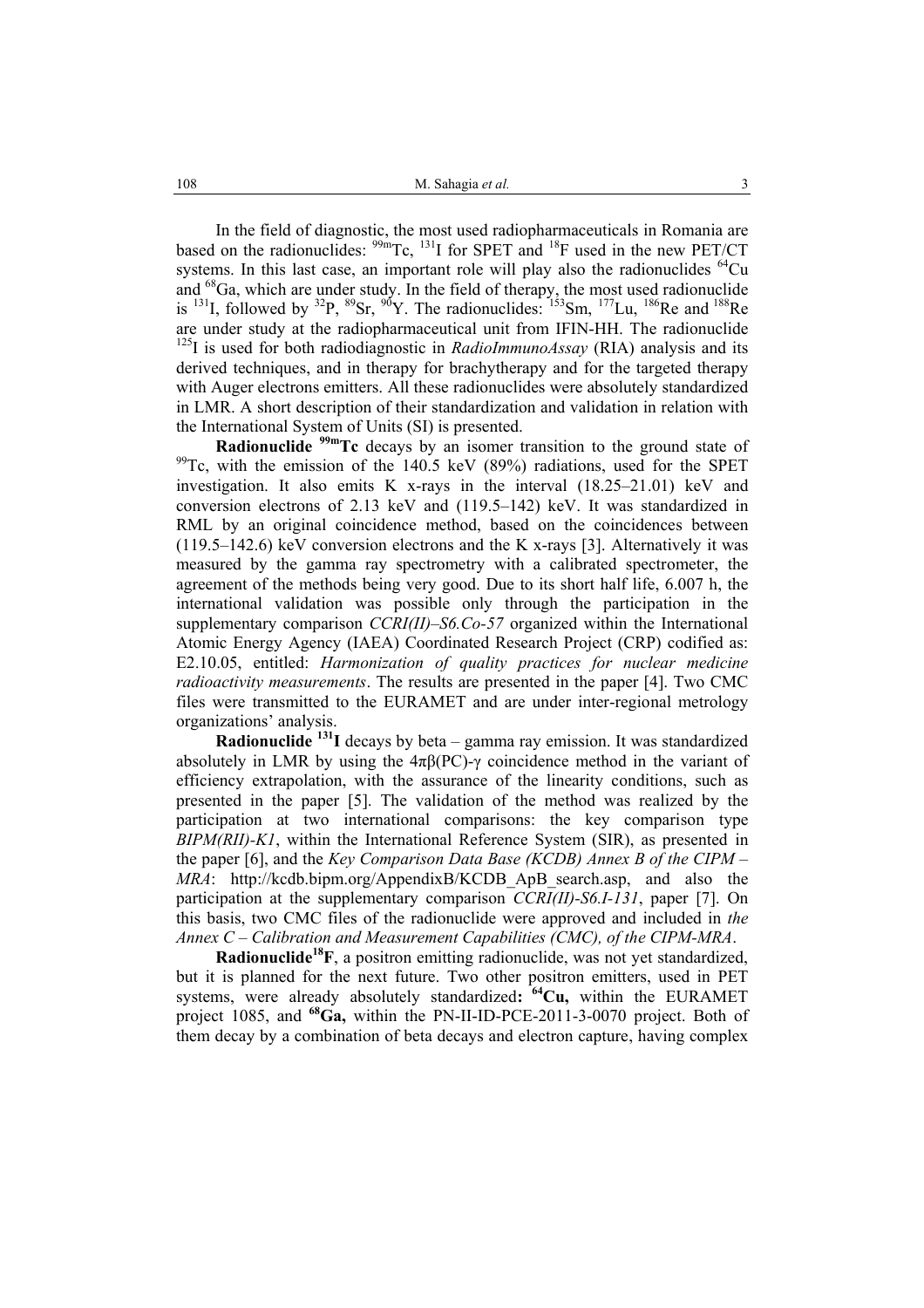decay schemes. Usually, they are standardized in different laboratories by using the coincidence method with the counting of coincidences between the positrons and 511 keV-annihilation quanta [8 - 10]. It was noticed that both radionuclides have similarities in the decay scheme configuration and a new method, based on the coincidences between positrons and x-ray Auger electrons with the annihilation quanta and high energy gamma rays was used for their standardization. The measurement results were compared with those obtained by applying the classical, positron-annihilation quanta coincidences and with the gamma-ray spectrometry method. The results are presented in the paper [11]. No international comparison was possible up to now, due to the short half lives of radionuclides, 12.70 h and respectively 1.127 h.

**Radionuclides** <sup>32</sup>P, <sup>89</sup>Sr, <sup>90</sup>Y, used for targeted therapy, are pure beta emitters, with the emission of high energy beta rays. For the radionuclides  $^{32}P$  and <sup>89</sup>Sr, the LSC-TDCR method and system were applied in standardization. In the case of 32P we participated at the key comparison *CCRI(II)-K2.P-32*. In the case of 89Sr, the standardization was done within the key comparison *CCRI(II)-K2.Sr-89*. Two parallel methods were applied: the LSC-TDCR and the method of the tracer efficiency, with the use of a  ${}^{60}Co$  standard solution as tracer [12, 13]. The results of the comparison will be soon published by the BIPM.

In the case of  $90Y$  we measured the more complex  $90(Sr+Y)$  decay chain by the LSC-TDCR method and compared the obtained results with the classical system, based on the use of three photomultipliers, with those for the new detection block constructed in the laboratory, consisting from six channel photomultipliers (CPMs). The good agreement of the two results, with a difference of maximum 1%, validates the measurement method [14].

**Radionuclides 153Sm, 177Lu, 186Re and 188Re** are strong beta and weak gamma-ray emitters, with important transitions to the ground level of the daughters, belonging to the category of the "triangular decay scheme". All of them were standardized by the  $4\pi\beta$ (PC)-γ coincidence method in the variant of efficiency extrapolation, specially adapted for this kind of decay scheme. The results were published in the papers  $[15–17]$ . In the case of  $177$ Lu, with a longer half life of 6.71 d, we participated at the key comparison *CCRI(II)-K2.Lu-177*, paper [18].

**Radionuclide 125I** decays by electron capture process, with the emission of Auger electrons of (2.3–4.8) keV and (21.8–31.8) keV, conversion electrons of 3.7 keV and (30.6–35.5) keV, x-rays of (27.2–31.7) keV and gamma rays of 35.49 keV. Its standardization is done by the use of sum-peak method or the x-x,γ coincidence. Both methods were used in LMR. The sum-peak method was affected by large uncertainties, due to the corrections to be applied, what influenced the result obtained in the key-comparison *CCRI(II)-K2.I-125*. After the setting of the new coincidence block, the coincidence method was applied [19]. In order to verify the results, we realized a link between the coincidence measurements and key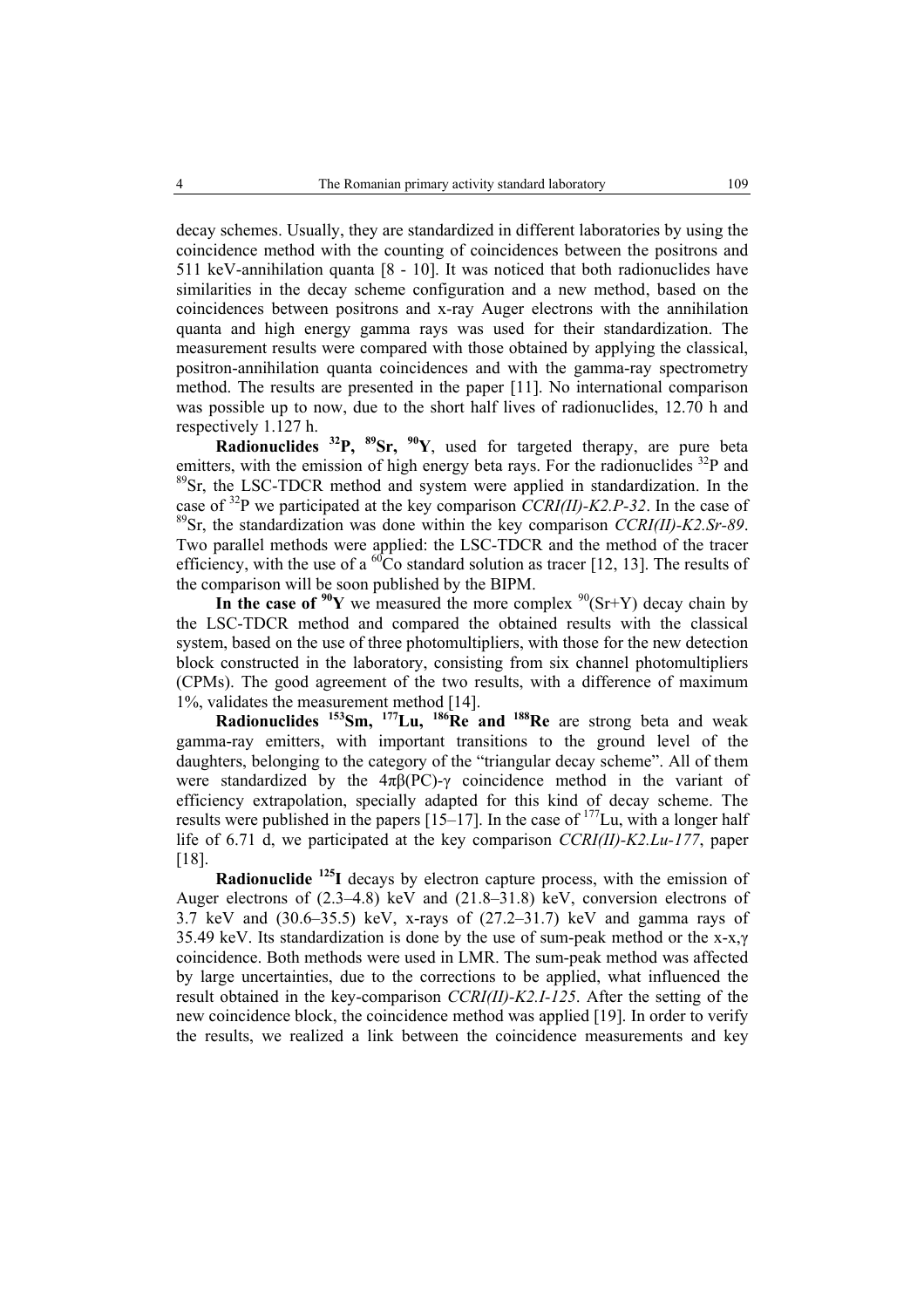comparison result. A difference of only 1.8% between the coincidence measured solution and the key comparison reference value was found, such as is presented in the paper [20].

A general conclusion of the chapter is that the Radionuclide Metrology Laboratory can assure the national traceability of measurements in nuclear medicine for all radionuclides being used.

# **3. ESTABLISHMENT OF THE SECONDARY STANDARD, IONISATION CHAMBER CENTRONIC IG12/20A**

The ionization chamber is known to be a very stable instrument, able to keep the calibration factors values for many years. The stability is maintained in terms of less than 0.01 % long term variation of the indication for a  $^{137}Cs$  standard source, which is measured at the beginning of each calibration. Our ionization chamber was calibrated for a long list of gamma-ray emitting radionuclides, the most recent being <sup>64</sup>Cu and <sup>68</sup>Ga. The initial electrometric system consisted of an NP 2000 electrometer, supplied by MKEH (former OMH, Hungary), with a set of four capacitors in decades, from 0.1 nF up to 100 nF, and the measurement of the decay rate of the capacitor *versus* activity. The calibration factor was expressed in  $(V \text{ s}^{-1})/MBq$ , specific for each radionuclide; for each activity interval it was necessary to use a different capacitor [21]. More recently, the electrometric system was replaced with a Keithley 6517A electrometer, allowing the direct calibration in terms of pA/MBq, used for the entire measured activity interval. The calibration was done for various types of recipients, as follows: ampoules with 2 mL (PTB-Germany), 3.6 mL (SIR) and 5 mL vials (P6, penicillin), of standard solution. In order to keep the old calibrations, it was necessary to determine very precisely the old capacitors' values, and to convert the units  $(V s<sup>-1</sup>)/MBq$  to pA/MBq. The validation of the calibration factors was done *via* the comparisons conducted through the CIPM-MRA comparison route, Appendix B of the BIPM KCDB database (http://kcdb.bipm.org/AppendixB/KCDB\_ApB\_search.asp). Another validation consisted from the comparison of results with those obtained in 2001, when the chamber was calibrated at *Physikalisch Technische Bundesanstalt* (PTB), Braunschweig, Germany for 18 radionuclides, using PTB standard solutions in 2 mL vials. The values of the calibration factors are presented in the papers [11, 22].

# **4. SUPPORT OF RML TO THE NUCLEAR MEDICINE: DELIVERY OF RADIOACTIVE STANDARDS AND METROLOGY SERVICES**

The Radionuclide Metrology Laboratory prepares all kinds of radioactive standards for the nuclear medicine units. The direct delivery is done mainly within the frame of the national comparisons and proficiency tests. The standard solutions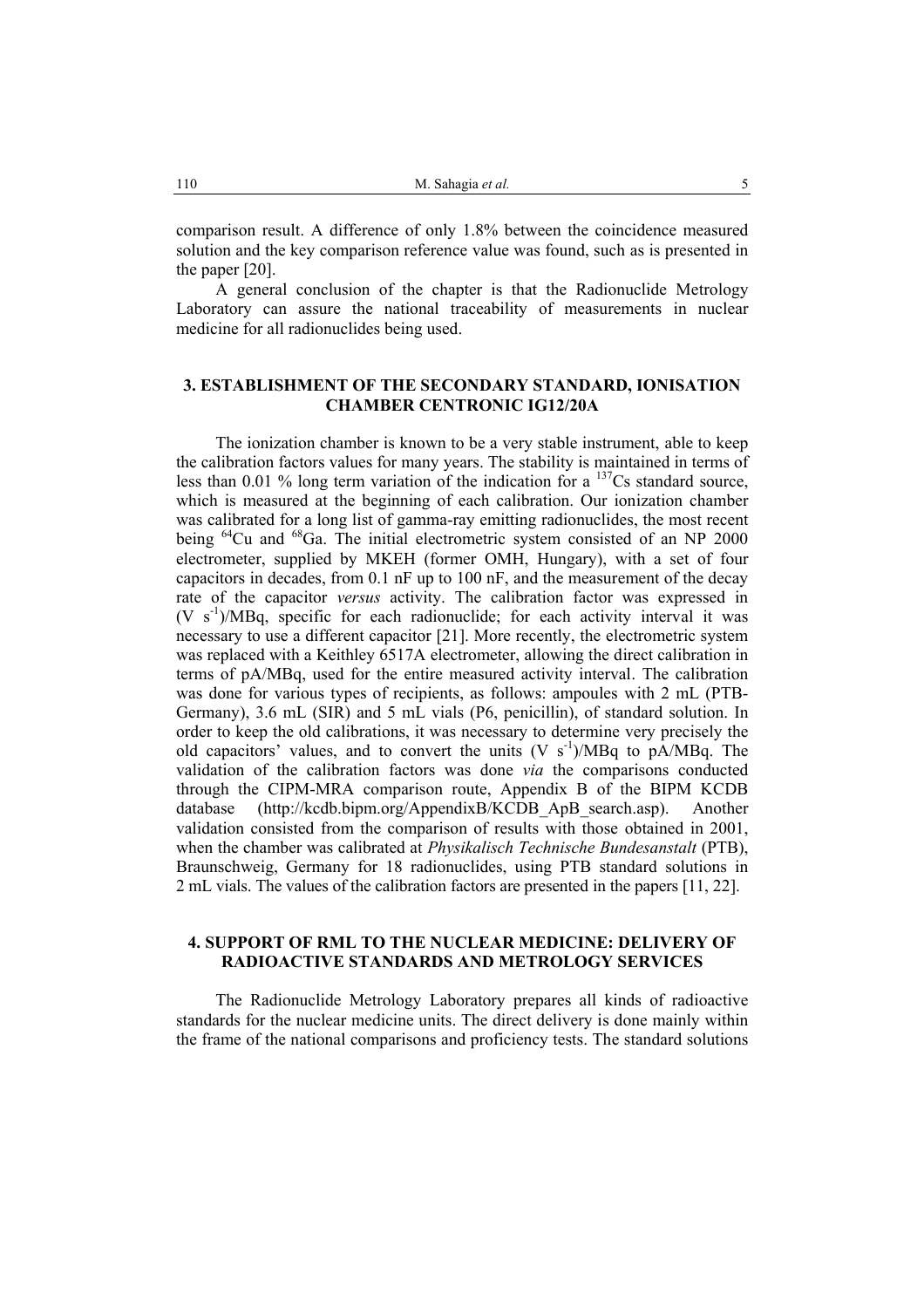or <sup>131</sup>I capsules are prepared and calibrated in the laboratory for each operation performed for external users.

The most important operation is the calibration of the Radionuclide Calibrators belonging to the IFIN-HH Radiopharmaceutical unit, to the National Agency for Drug Control and to the Nuclear Medicine units; the legal metrological check was mandatory only before the year 2010.

At the same time, several rounds of national comparisons regarding the radionuclides  $^{131}$ ,  $^{57}$ Co and  $^{99m}$ Tc were organized. The last ones,  $^{131}$ I in 2007 and  $^{99m}$ Tc in 2008, were organized within the frame of the IAEA – CRP E2.10.05 and the results are published in the paper [23]. The presented data were expressed as ratios:

$$
R = A_{\text{meas}} / A_{\text{c.a.}} \tag{1}
$$

*A*meas is the activity measured and reported by the participants at the comparisons and  $A_{ca}$  is the conventionally true activity, certified by the RML, with expanded uncertainties of  $1.5\%$  for  $^{131}I$  and  $3.0\%$  for  $^{99m}Te$ , corresponding to a coverage factor  $k = 2$  (95 % confidence level).

In the case of <sup>131</sup>I, the ratio's values were  $0.851 \le R \le 1.383$ , with 80 % of the 12 results being compliant with the Pharmacopoeia requirement of maximum 10% measurement uncertainty. In the case of  $^{99m}$ Tc, 0.954  $\leq R \leq 1.077$ , with 100% of the 7 results being compliant.

 As it can be seen from the presented data, the calibration in our laboratory of the radionuclide calibrators belonging to the users proved to be necessary, in order to assure the correct calibration of the instruments and to establish if the wrong results in comparisons are due to the calibrators or to the human errors in radiopharmaceuticals measurement. The calibrations were performed in the regime of accreditation of the laboratory for calibration by the Romanian accreditation body, RENAR, and notification by the National Nuclear Authority, CNCAN, according to the EN ISO/IEC 17025:2005*.* A special work procedure was written and followed.

## 4.1. CALIBRATION OPERATIONS TO BE PERFORMED

(i) Measurement of the background indication and ionization chamber decontamination, if necessary. In some cases the value is automatically subtracted from measurement, in others it is subtracted during the calibration operation.

(ii) Preparation and calibration of standard solution, with the volume of 5 ml, contained in a P6 vial, or of standard gelatin  $^{131}I$  capsules, using the secondary standard, CENTRONIC IG12/20A ionization chamber.

(iii) Calibration consists in the following steps. Measurement of the standard solution, or capsules, with the radionuclide calibrator. Two situations can occur: (a) The difference from reference activity is higher than  $\pm$  10% and then the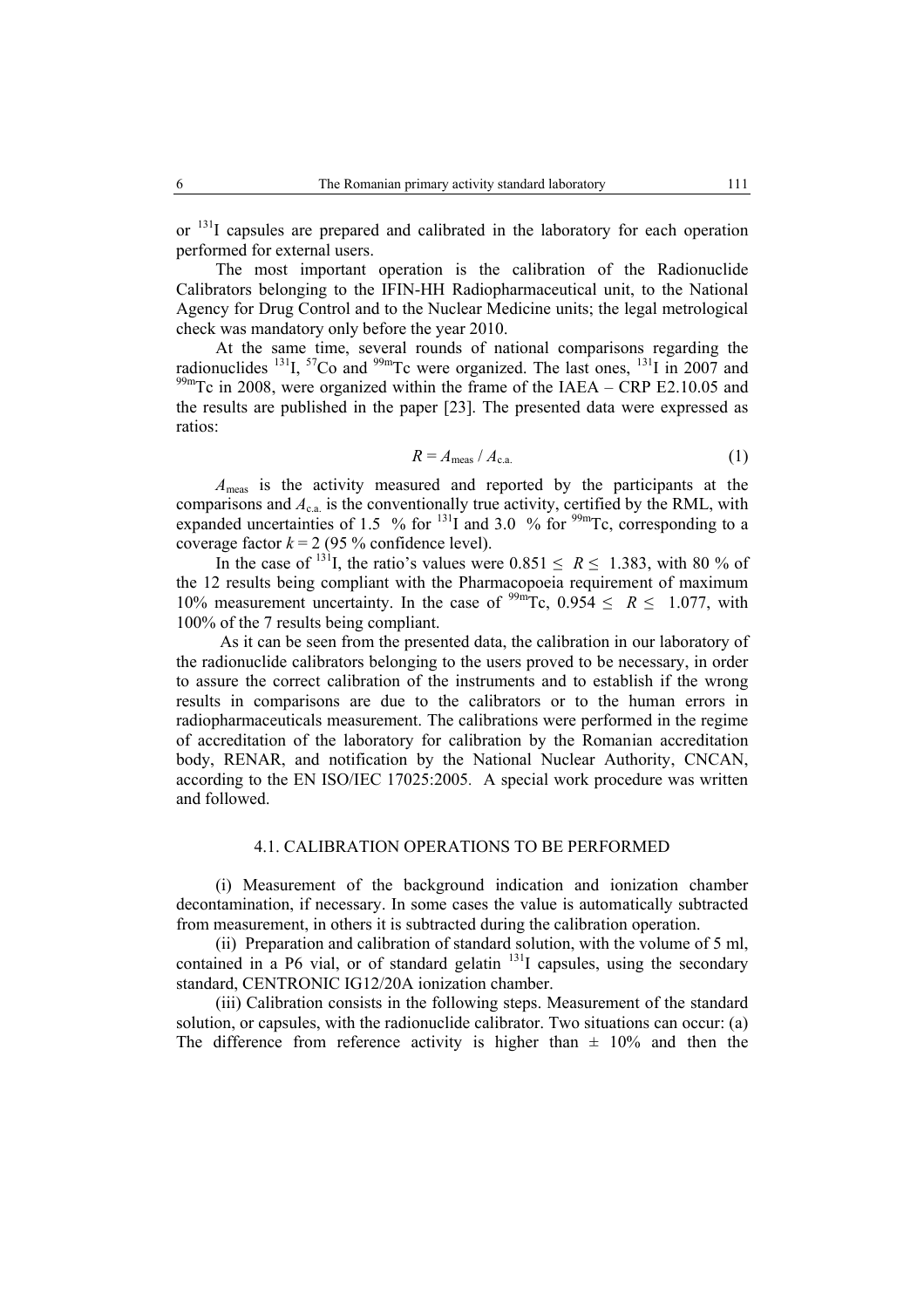calibration factor (dial setting) is modified in the RML until the difference is conform; the new dial setting is written in the certificate and is strongly recommended to be used in measurements at the hospital. When the adjustment is not possible, the value of the correction factor to be applied to the measurement result is written in the certificate. (b) The obtained value differs from the conventionally true (reference) one by less than  $\pm$  10 %; in this case, both values are written in the calibration certificate. The ratio *R* was calculated according to relation (1) where  $A_{\text{meas}}$  is the activity measured with the apparatus to be calibrated, such as it is presented further in the paper. The uncertainty of ratios was calculated combining the values: 1.5% for <sup>99m</sup>Tc and 0.75 % for <sup>131</sup>I ( $k = 1$ ) with the values declared in the technical documentation of instruments, 5 %.

(iv) Follow up of the decay of the standard solution, by more than 24 h, in order to verify the linearity of response on more than one decade of activities variation.

(v) Follow up an apparatus behavior for several years of utilization.

(vi) Check of the  $\rm{^{99}Mo}$  breakthrough in  $\rm{^{99m}Tc}$ .

# 4.2. RESULTS OBTAINED IN CALIBRATION

(iii a) The dial setting modification was done in two cases. One refers to some calibrators type Picker, purchased by hospitals many years ago, which had to be used further for measurements. The adjustments of the dial settings were both positive and negative. Two examples are relevant: for one calibrator, the ratio *R*  obtained at the measurement of a <sup>131</sup>I solution was found as:  $R = 0.786$  (P6 vial). After the adjustment, the new value was found as  $R = 0.998$ ; for another apparatus, in the case of a <sup>99m</sup>Tc solution measurement, the respective values were:  $R = 1.120$ and respectively  $R = 0.998$ . Another case is represented by old Curiementor 2 and 3 calibrators. In the case of Curiementor 2, when measuring  $131$  solution, an initial value of  $R = 0.851$  was obtained and after adjustment it became  $R = 0.996$ . In the case of two Curiementor 3 instruments, the value was  $R = 0.870$  and consequently an amplification factor  $f = (1.15 \pm 0.03)$  was recommended.

(iii b) All cases refer to the differences less than  $\pm$  10 %. Table 1 reflects the obtained results as mean ratios, *R*, for the main types of calibrators, while Figure 1 (A and B) presents the results of individual pieces.

| Type of mean value | Type of calibrators             | $\sqrt{99m}Tc$    | $R,$ <sup>131</sup> I |
|--------------------|---------------------------------|-------------------|-----------------------|
| Curiementor        | Curiementor 3 and $\frac{3}{4}$ | $0.964 \pm 0.022$ | $0.973 \pm 0.008$     |
| Capintec           | $CRC-15 R$ and 25 R             | $1.031 \pm 0.001$ | $1.008 \pm 0.012$     |
| Others             | Picker and Picker MicroCal      | $0.993 \pm 0.006$ | $1.009 \pm 0.034$     |
| General mean ratio | All calibrators                 | $0.978 \pm 0.032$ | $0.995 \pm 0.023$     |

*Table 1* 

Mean values of the ratio *R* obtained with various calibrators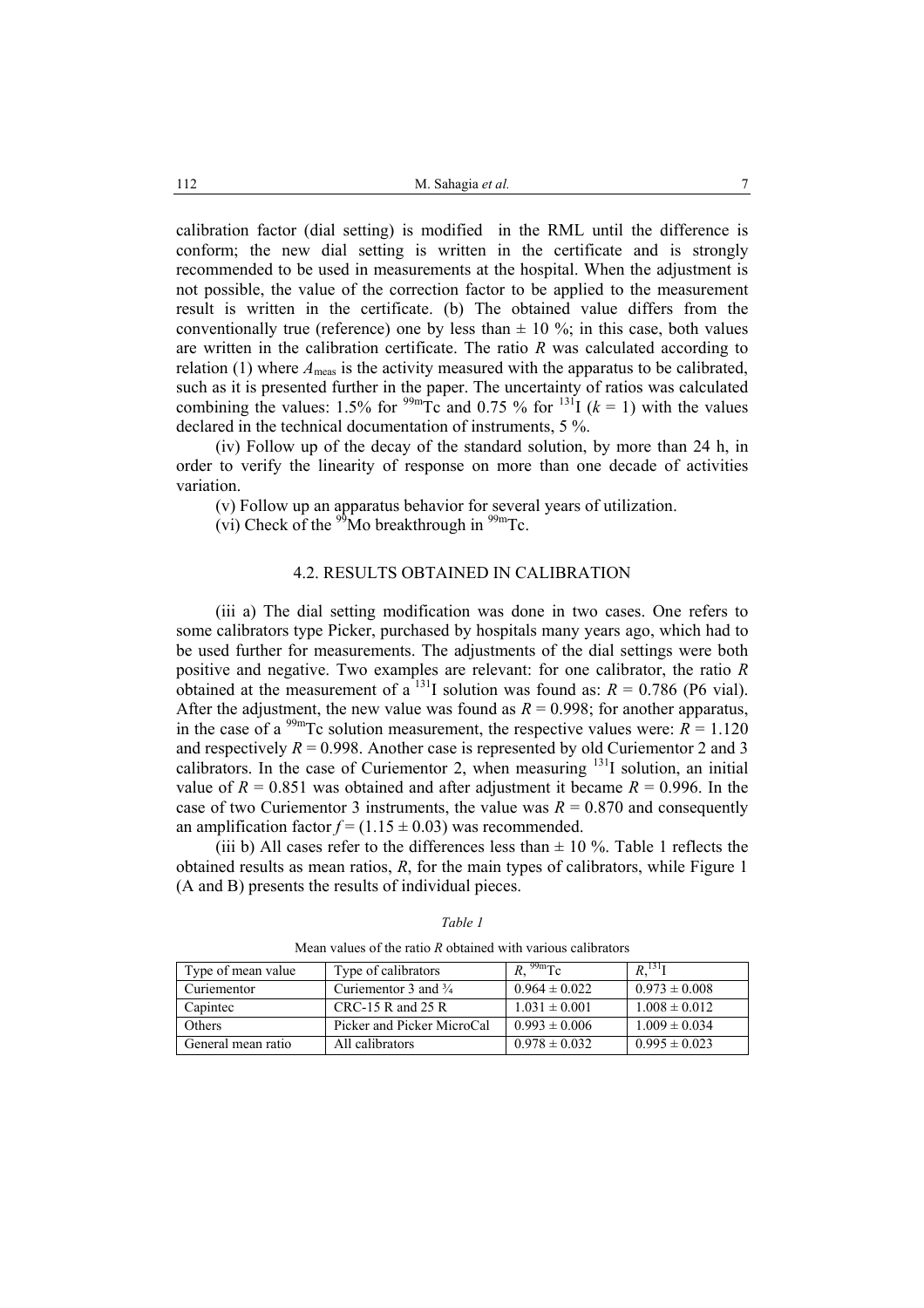



Discussion of Table 1 and Figure 1 results. From the calculation of the mean ratios one may conclude: All the calibrators, except two Curiementor 3 units, radionuclide  $^{99m}$ Tc, differ by less than  $(-5)$ % from the reference value, conventionally true activity. Regarding the <sup>99m</sup>Tc calibration: The Curiementor calibration is  $(-3.6)$ % different from the reference, while the Capintec calibration is (+3.1)%, what means that the measurements of the same recipient with solution with the two types of instruments differ by 6.6 %; the Picker adjusted calibration by RML is different by  $(-0.7)$ %. Regarding  $^{131}$ I, the respective calibrations are (–2.7)% for Curiementor and (+0.8)% for Capintec; the Picker adjusted calibration difference is  $(+0.9)$ %. The mean ratio of all Calibrators is in agreement with the reference value, within the standard uncertainty.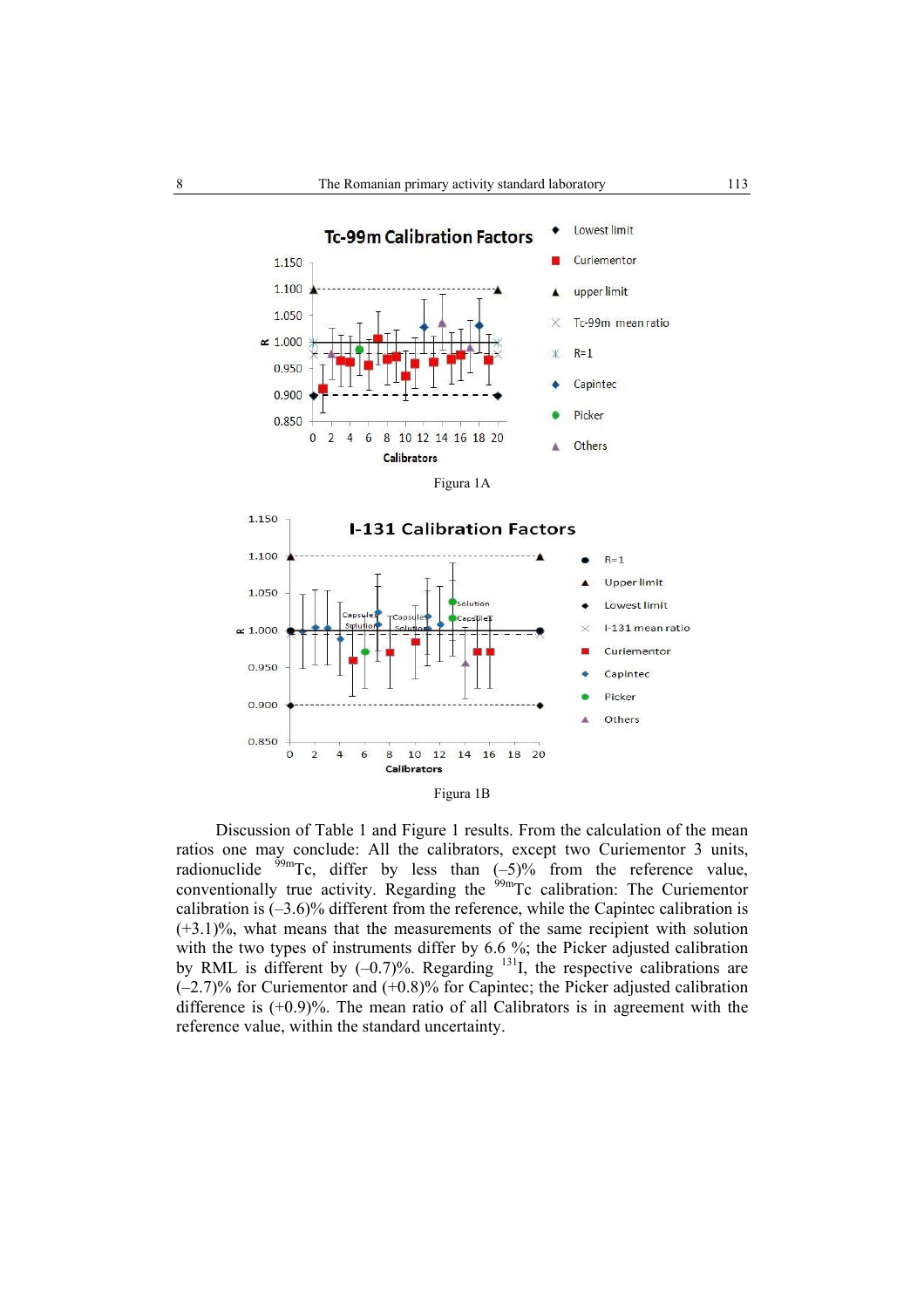| 114 | M. Sahagia et al. |  |
|-----|-------------------|--|
|-----|-------------------|--|

(iv) Linearity test, performed by the follow up of the decay. All the calibrators are followed for  $99m$ Tc decay during a 24 h interval. Table 2 presents the values of the ratio *R* between the measured and calculated activity for both main types, Curiementor 3 and Capintec 15 R calibrators.

#### Linearity check of calibrators

| Activity, MBq      | .400  | 1225   | 972   | 07     | 76     |
|--------------------|-------|--------|-------|--------|--------|
| R Curiementor 3    | .0000 | 0.9974 | .0036 | .0014  | .0010  |
| R Capintec CRC 15R | .0000 | .0008  | .0002 | 0.9968 | 1.0041 |

From Table 2 one may conclude that the linearity is satisfactory enough, for activities from 70 MBq up to 1400 MBq, the differences from the calculated and measured activities being in all cases less than 0.5%.

(v) Follow up of one apparatus during several years of utilization. A systematic study was possible with the Capintec 15 R calibrators belonging to the IFIN-HH radiopharmaceutical unit. Table 3 presents the results for the measurement of <sup>131</sup>I solution and capsules, in terms of ratio between measured and reference activity.

|--|--|

Calibrator long term behavior, 131I measurement

| Year/ $R$ value | 2006              | 2009             | 2010              | 2011              |
|-----------------|-------------------|------------------|-------------------|-------------------|
| Capintec        | $0.999 \pm 0.051$ | $.004 \pm 0.051$ | $1.003 \pm 0.051$ | $1.003 \pm 0.051$ |
| CRC-15 R/1      | solution          | capsules         | solution          | solution          |

From Table 3 one concludes that, in the case of solution measurement, the stability is better than 0.9%, with no trend in indication variation.

(vi) Regarding the check of the measurement of  $99$ Mo breakthrough (radionuclide 99mTc purity), only a few calibrators are provided with the lead shield for this operation. In all cases it was measured and it was found a  $\frac{99}{9}$ Mo content in the solution less than  $0.001$  from  $\frac{99m}{Tc}$  activity, conform with the pharmacopoeia requirement, radionuclide purity better that 99.9%.

## **5. CONCLUSIONS**

– The paper presents all aspects of the support given by the Radionuclide Metrology Laboratory from IFIN-HH to the Romanian units involved in nuclear medicine, in order to assure the whole metrological traceability chain, from the SI up to the end users.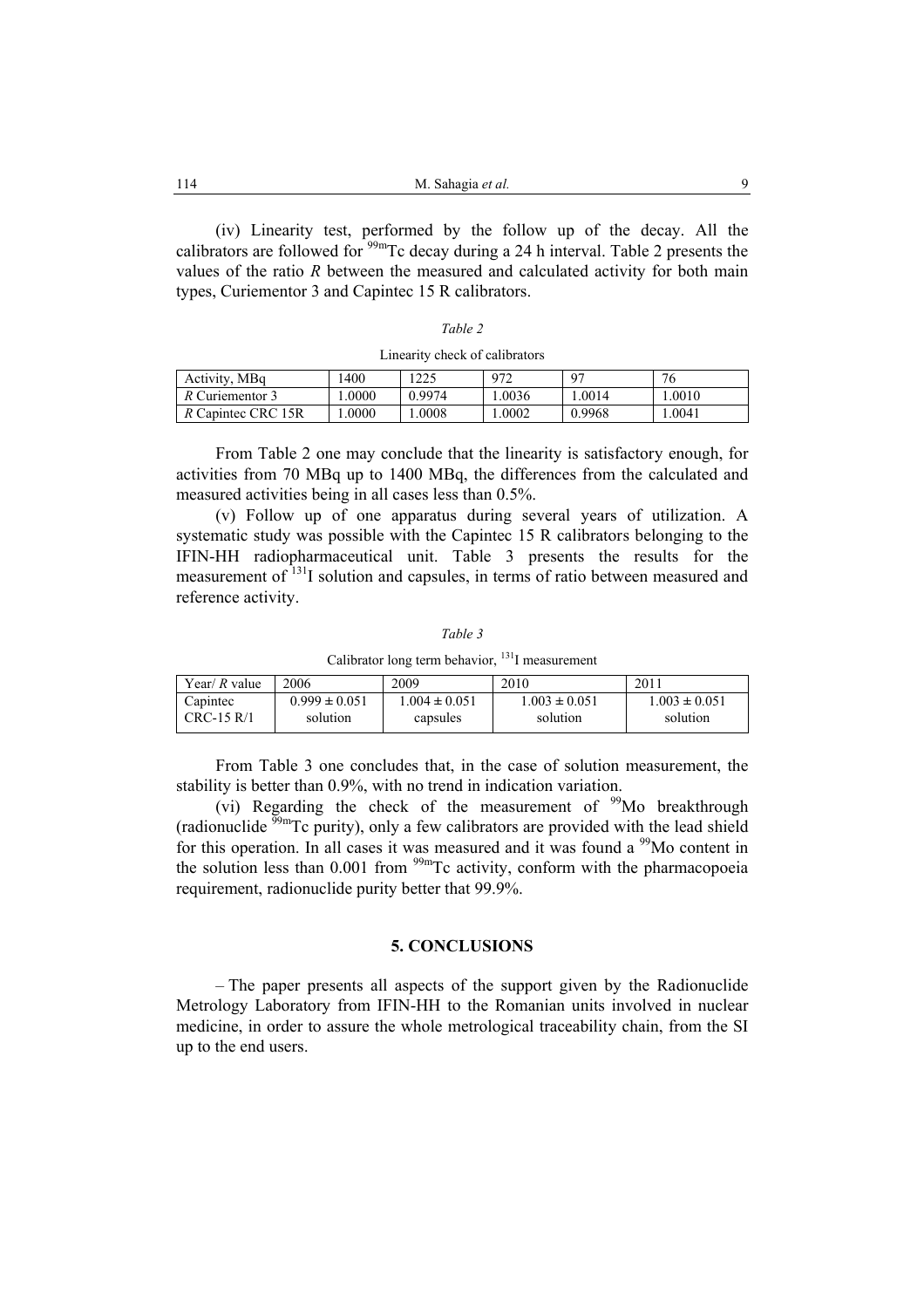– The most relevant direct support offered to the end users consisted in the metrological operation of calibration of radionuclide calibrators.

– Every year the operation was amplified in volume; recently new, high quality, instruments were purchased by the Romanian nuclear medicine unit

– With some exceptions, the majority of calibrators' indication differs by less than  $\pm$  5 % of the reference activities, certified by RML; the erroneous results obtained in comparisons are mainly due to the human errors in measurement.

*Acknowledgements*. One part of this work, 68Ga standardization and ionization chamber calibration, was supported by a grant of the Romanian National Authority for Scientific Research, CNCS – UEFISCDI, project number PN-II-ID-PCE-2011-3-0070.

#### REFERENCES

- 1. M. Dondi, C. P. Herbst, A. Iwahara, M. Morengo, S. Mather, J. P. Norenberg, V. Olsovcova, P. Oropesa Verdicia, P. Otiz-Lopez, L. Joseph, M. Ghafoori, J. A. Onto, N. Ramamoorthy, M. Sahagia, K. R. Shortt, S. Tastan, M. J. Woods, B. E. Zimmerman, *Quality Assurance for Radioactivity Measurement in Nuclear Medicine.* IAEA Technical Reports Series 454 (TRS 454) 1–96 (2006).
- 2. M.Sahagia. *Role of the Radionuclide Metrology in Nuclear Medicine*. In Ali Gholamrezanezhad ed. *"12 chapters on nuclear medicine",* INTECH, Rijeka, Croatia; 137–164 (2011).
- 3. M. Sahagia. *Standardization of 99mTc*. Appl. Radiat. Isot. 64, 1234–1237 (2006).
- 4. B. E. Zimmerman, S. Palm, *Results of an international comparison of 57Co*. Appl. Radiat. Isot*.* Vol. 68, 1217–1220 (2010).
- 5. M. Sahagia, A. C. Razdolescu, C. Ivan, A. Luca, *Assurance of the traceability chain for 131I measurement.* Appl. Radiat. Isot. Vol. 66, 539–544 (2008).
- 6. G. Ratel, C. Michotte, M. Sahagia, T. S. Park, P. Dryak, J. Sochorova, F. Maringer and M. Kreuziger. *Results of the IFIN-HH (Romania), KRISS (Republic of Korea), CMI (Czech Republic) and BEV (Austria) in the BIPM comparison BIPM.RI(II)-K1.I-131 of activity measurements of the radionuclide I-131*. Metrologia Technical Supplement, 45, 06007 (2008).
- 7. B. E. Zimmerman, A. Megzifene, K. R. Shortt, *Establishing measurement traceability for national laboratories: results of an IAEA comparison of <sup>131</sup>I*. Appl. Radiat. Isot. Vol 66, 954–959 (2008).
- 8. A. Luca, M. Sahagia, A. Antohe, *Standardization, decay data measurements and evaluation of 64Cu*. Appl. Radiat. Isot. doi:10.1016/j.apradiso.2012.02.056.
- 9. E. L.Grigorescu, C. Negut, A. Luca, A. C. Razdolescu, M. Tanase, *Standardization of 68(Ge+Ga)*. Appl. Radiat. Isot. Vol. 60, 429–431(2004).
- 10. B. Zimmerman, J. T. Cessna, R. Fitzgerald, R. *Standardization of 68Ge/68Ga using three liquid scintillation counting based methods*. J. Res. Nat. Inst. Stand. Technol. Vol.113, 265–280 (2008).
- 11. M. Sahagia, A. Luca, A. Antohe, C. Ivan, *Standardization of 64Cu and 68Ga by the 4π(PC)β-γ coincidence method and calibration of the ionization chamber*. Appl. Radiat. Isot*.* doi:10.1016/j.apradiso.2012.02.43.
- 12. M. Sahagia, *Some practical applications of tracing and extrapolation methods in absolute standardization of radioactive sources and solutions.* Isotopenpraxis (At present time Isotopes in Environmental and Health Studies) 17, H5, 211–213 (1981).
- 13. A. C. Razdolescu, M. Sahagia, P. Cassette, E.L. Grigorescu, A. Luca, C. Ivan. *Standardization of 89Sr.* Appl. Radiat. Isot. Vol.56, 435–439 (2002).